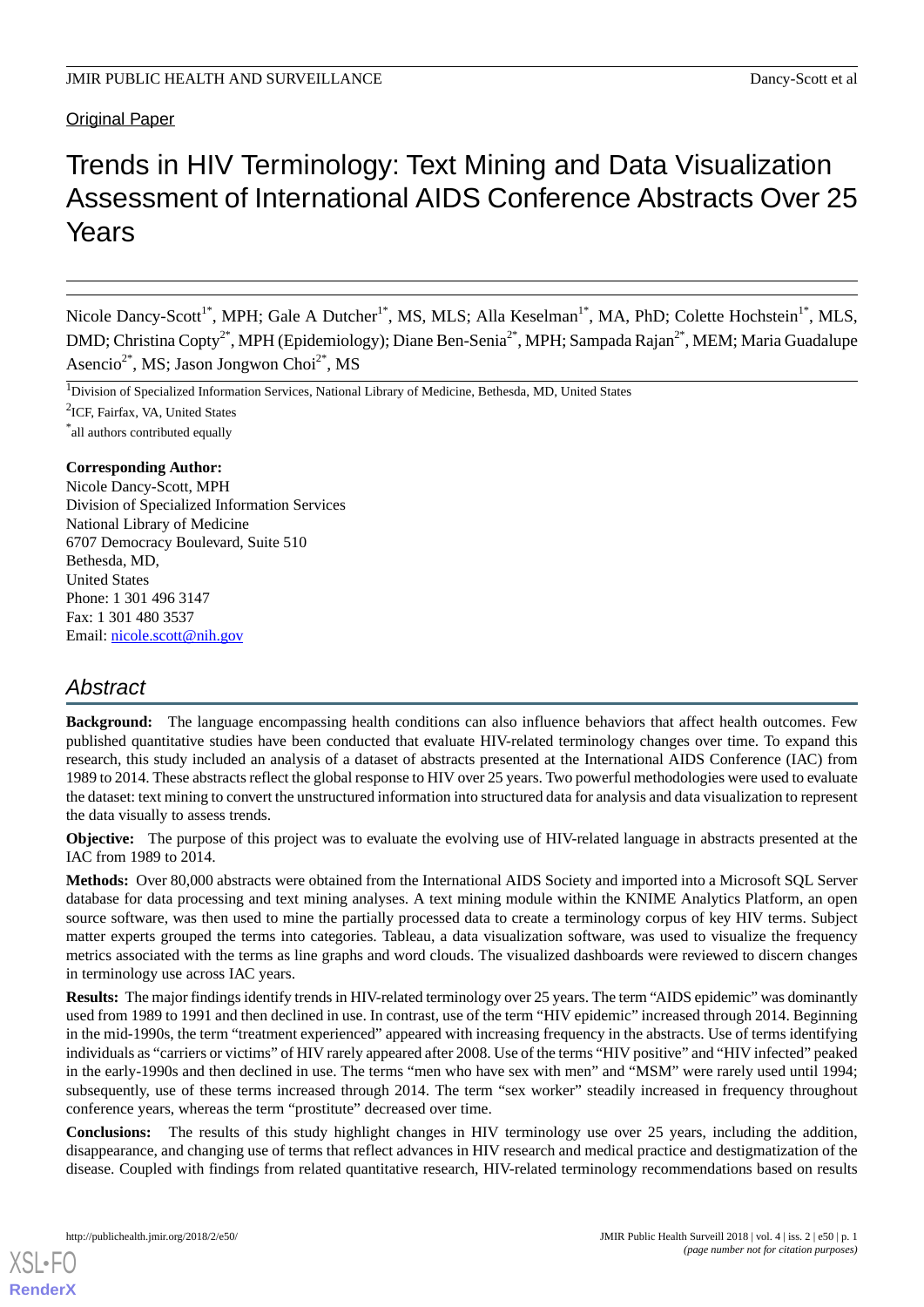of this study are included. Adoption of these recommendations will further efforts to use less stigmatizing language and facilitate effective communication between health professionals and people affected by HIV.

*(JMIR Public Health Surveill 2018;4(2):e50)* doi: **[10.2196/publichealth.8552](http://dx.doi.org/10.2196/publichealth.8552)** 

## **KEYWORDS**

acquired immunodeficiency syndrome; data mining; history; HIV infections; terminology

# *Introduction*

# **Background**

Since the first AIDS cases were reported in the United States in June 1981 [\[1](#page-12-0)], the vocabulary of HIV has evolved with advances in HIV research and medical practice. Text mining and visualization provide a method to investigate this evolution of HIV terminology. Using this combination strategy, the cultural and linguistic trajectory of HIV-related societal discourse can be characterized more precisely than possible with less structured approaches.

The relationship between progress to understand and treat diseases and the surrounding conversation is bidirectional. This mutual influence extends to all spheres of communication, including between patient and provider, and can influence behaviors and affect health outcomes.

For example, the term "AIDS carrier" was used often at the onset of the HIV epidemic. With the discovery of the virus that causes AIDS, the term was recognized as both biologically incorrect and inherently stigmatizing, potentially creating and reinforcing negative stereotypes of people living with HIV [[2\]](#page-12-1). Kelly et al evaluated the language used to refer to people with substance use disorders. This research showed that "The language used to describe health conditions reflects and influences our attitudes and approaches to addressing them, even to the extent of suggesting that a health condition is a moral, social, or criminal issue" [[3\]](#page-12-2). Stigmatizing language that assigns blame can deter individuals from seeking care and even affect clinicians' treatment decisions. When language helps people to feel empowered, they are more likely to seek care [[3\]](#page-12-2).

In addition, language often reflects sociocultural and historical trends over time [[4\]](#page-12-3). Michel et al created a corpus containing more than 5 million digitized books—4% of all books ever published—to quantitatively investigate cultural trends. This research demonstrated that computational analysis of digitized texts (*culturomics*) offers insights across diverse fields, including the evolution of grammar, adoption of technology, and historical epidemiology. The research also showed that such analysis could reveal the concepts of great societal interest across time and the associated linguistic changes (eg, the shifting use of "The Great War" and "World War I" to discuss the same event) [[4\]](#page-12-3). Funk, in a frequency analysis of a corpus of journal articles exploring changes in the medical library profession over 50 years, revealed changing trends in the profession, such as the growing preference for evidence-based information and an increasing focus on health in addition to medicine [\[5](#page-12-4)].

To the best of our knowledge informed by a thorough literature search, no published quantitative studies document changes in HIV-related terminology over time. The few published works

investigating HIV terminologies are qualitative and focus on word use in a specific context. For example, Mupenda et al interviewed people living with HIV in the Democratic Republic of the Congo about the labels applied to them in their community and social groups. Using text mining software to code and analyze the information, the study identified mostly derogatory labels (eg, "a disease that one chooses to get," "a sick hen," and "walking or standing corpse") [\[6](#page-12-5)]. The study, however, did not explore how the labeling may have changed over time. Duby et al interviewed women in Africa who had previously participated in an HIV prevention study to better understand how participants interpret questions related to sexual behaviors. The study results highlighted how cultural biases, misunderstanding of research terms, and incorrect or absent translations for vernacular expressions can negatively affect HIV research [[7\]](#page-12-6). Several nonresearch publications also make prescriptive recommendations about preferred terminology in clinical, community, and research contexts. For example, an annotation of terminology recommendations developed by advocates and activists living with HIV recommends using language that puts people first, avoiding the word "infection" unless necessary, and not merging HIV and AIDS into a single term [[8\]](#page-12-7).

## **The Study**

To expand the research on HIV terminology into a quantitative, temporal characterization of HIV terminology, a digitized dataset of abstracts presented at the International AIDS Conference (IAC) from 1989 to 2014 was analyzed. The IAC abstracts were used for this study because they were available from a sole source, the International AIDS Society. In addition, the IAC, initially convoked in 1985, represents the global response to HIV [\[9](#page-12-8)]. Analysis of the IAC dataset involved a hybrid process that integrated automated text mining and visualization with manual subject matter expert reviews. The text mining analysis incorporated algorithms tested successful in similar research to determine word relevancy and for term extraction [\[10](#page-12-9)[,11](#page-12-10)]. Data processing for this study was conducted using the KNIME Analytics Platform, which is an open-source software used widely in the academic community for text mining [[12\]](#page-12-11). The KNIME Analytics Platform includes modules for data blending, data and text mining, and machine learning, as well as other technical components. This study used the KNIME text mining module that is designed to perform statistical analysis on textual data (represented in a term-document frequency matrix) for further data analysis [[13\]](#page-12-12).

Results of the text mining analyses were visualized using Tableau Desktop to identify and highlight trends in HIV-related terminology use across the conference years. Tableau is a business intelligence interactive data visualization and dashboard tool [[14\]](#page-12-13). These results can provide some insight and help

 $XS$ -FO **[RenderX](http://www.renderx.com/)**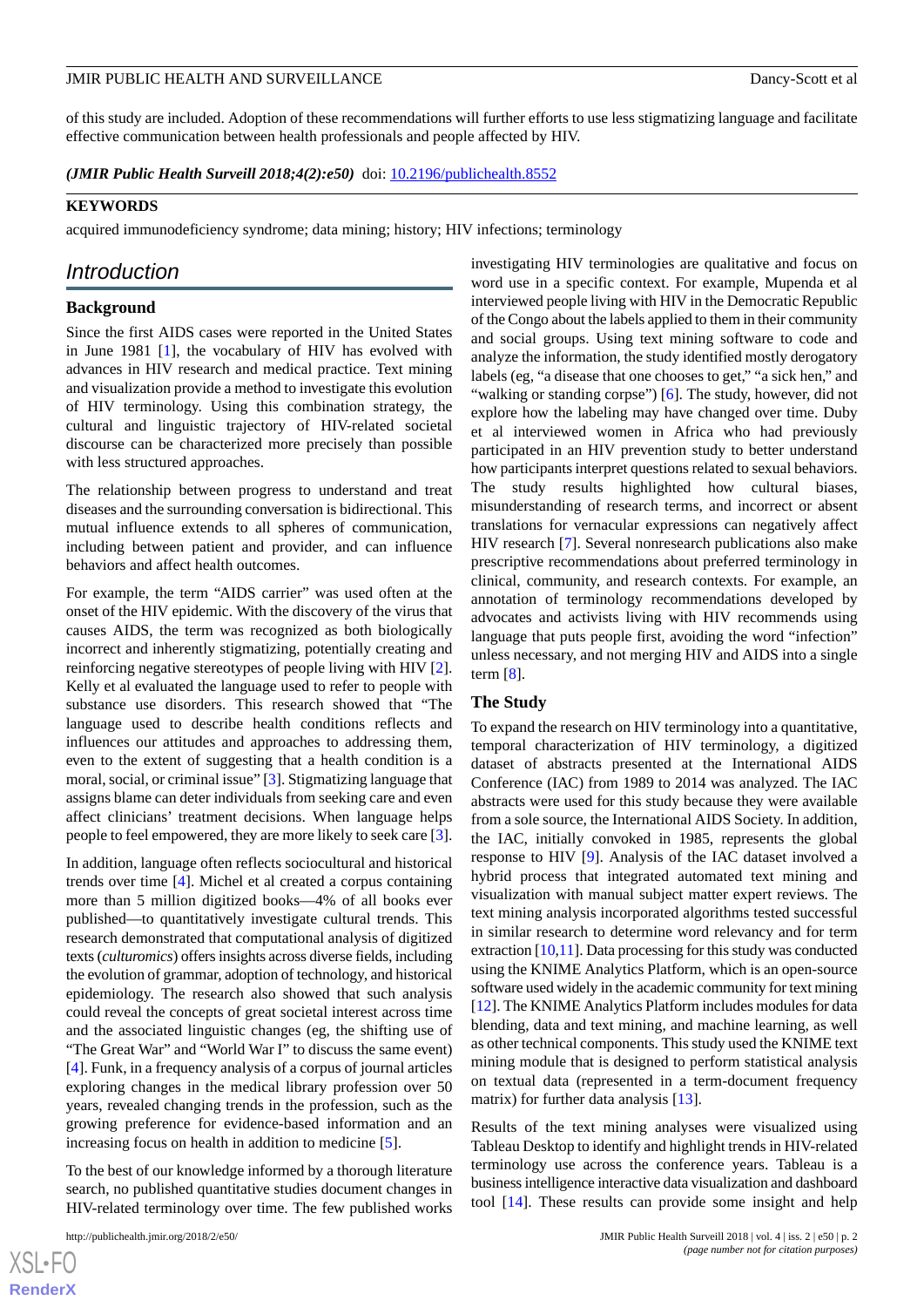generate hypotheses about the evolving historical and sociocultural context of the HIV epidemic.

# **Study Objectives**

The rationale for this study was multifold. First, we wanted to investigate using automated text analysis to identify terminology trends in a health domain, specifically HIV. We also aimed to construct a digitized corpus representing the evolution of HIV terminology in scientific literature. In addition to its value as a historical document, such a representation may provide a foundation for follow-up studies on the correspondence between social and linguistic changes, the uniformity of linguistic changes, and the implementation of terminology guidelines. It may also be useful to include the results of this study in guidelines and training materials to illustrate the relationship between language and stigmatization of individuals living with a disease.

Although the study was largely exploratory, results were expected to include terminology changes reflecting (1) Reduced stigmatization of individuals living with HIV, and (2) New strategies to treat HIV and reduce HIV transmission.

The following research questions were investigated in this study: (1) What changes in HIV-related language, if any, can be determined from IAC abstracts over 25 years?; (2) Are there any HIV-related terms that appear in abstracts only in specific years?; and (3) How does the HIV-related language used in the abstracts reflect the history of the HIV epidemic during the same 25-year period?

# *Methods*

# **Project Workflow**

The study progressed in four stages as shown in [Figure 1:](#page-3-0) data source development, data processing, terminology corpus creation, and visualization and analysis.

# **Data Source Development**

A total of 88,922 abstracts were obtained from the International AIDS Society for IAC conference years 1989 to 2014. The number of abstracts per IAC conference year varied, ranging from 5547 in 1989, 10,193 in 2006, to 2335 in 2014. The extensive dataset was delivered in comma-separated values files. The comma-separated values files were imported into an Excel (Microsoft) spreadsheet for data cleaning, a step necessary to convert the machine readable data into a more appropriate dataset for text mining. The data cleaning process included eliminating duplicate abstracts and removing HTML characters. This process did not change any words or alter the contents of the abstracts. The cleaned-up data were then imported into a Microsoft SQL Server relational database. The data from the Microsoft SQL Server database were converted to text files for data processing and text mining analysis.

# **Data Processing**

 $XS$  $\cdot$ FC **[RenderX](http://www.renderx.com/)**

Using the KNIME software, the IAC abstracts were parsed to extract and represent the abstract text as a data structure. The parsed text was represented by the inherent KNIME data types called "DocumentCell" and "DocumentValue." The parsed text

was collected and saved as a data object or vector in which each element is an abstract. This processing allowed the application to manipulate the abstract text for further analysis, specifically to identify terms of interest and estimate relevant metrics of frequency. The KNIME software was then used to mine the partially processed data to create a terminology corpus of key HIV terms for analysis. The process began by preprocessing the data object of abstracts to filter out irrelevant terms (eg, stop words [the, a, an], numbers, punctuation, and diacritics [umlauts, accents]).

# **Terminology Corpus Creation**

The process to create the terminology corpus continued with the use of the KNIME Predictive Analytics software to separate the abstracts by conference year into unigrams. The number of words per abstract per conference year ranged from 36,000 to 60,000. Each word was associated with a KNIME-calculated metric of document frequency (the number of abstracts in which a term appears in a conference year).

The unigrams were exported to an Excel (Microsoft) spreadsheet and organized in ascending order of document frequency. A visual assessment of the words and their associated document frequencies showed that the majority of the terms had a document frequency of over 100. An HIV subject matter expert reviewed the spreadsheet to identify an initial set of unigrams (eg, "HIV," "AIDS," and "therapy") with a document frequency of 100 or higher to investigate further. The subject matter expert also scanned the spreadsheet for any unigrams below the frequency threshold but judged relevant based on her HIV-related expertise. Given the scope of the project and the data import limitations of the free Tableau Desktop visualization software used, the subject matter expert limited this initial set of unigrams to 15 to 20 key unigrams. A second HIV subject matter expert reviewed the set of key unigrams to confirm their HIV-related relevancy.

KNIME Predictive Analytics software was again used to generate related bigrams (two-word terms) and trigrams (three-word terms) from the key unigrams. For example, the bigram "antiretroviral therapy" and the trigram "combination antiretroviral therapy" were generated from the unigram "therapy." From the set of 15 to 20 key unigrams, the KNIME software generated approximately 15,000 bigrams and trigrams.

Again, using an initial document frequency threshold of 100, two HIV subject matter experts reviewed the unigrams, bigrams, and trigrams to identify key 1-, 2-, 3-, and 4-word terms to create the HIV terminology corpus. Both subject matter experts completed this step independently and then compared the results to ensure that all possible terms were included in the corpus. Drawing on their knowledge of HIV, the subject matter experts also included some unigrams, bigrams, and trigrams with a document frequency of less than 100 (eg, "drug holiday") and some 4-grams (eg, "people who inject drugs" and "highly active antiretroviral therapy") to the terminology corpus. The final set of HIV-related terms (the terminology corpus) included 1-, 2-, 3-, and 4-word terms.

The objective of this research was to evaluate the terms used in the IAC abstracts. Hence, synonyms were not normalized, and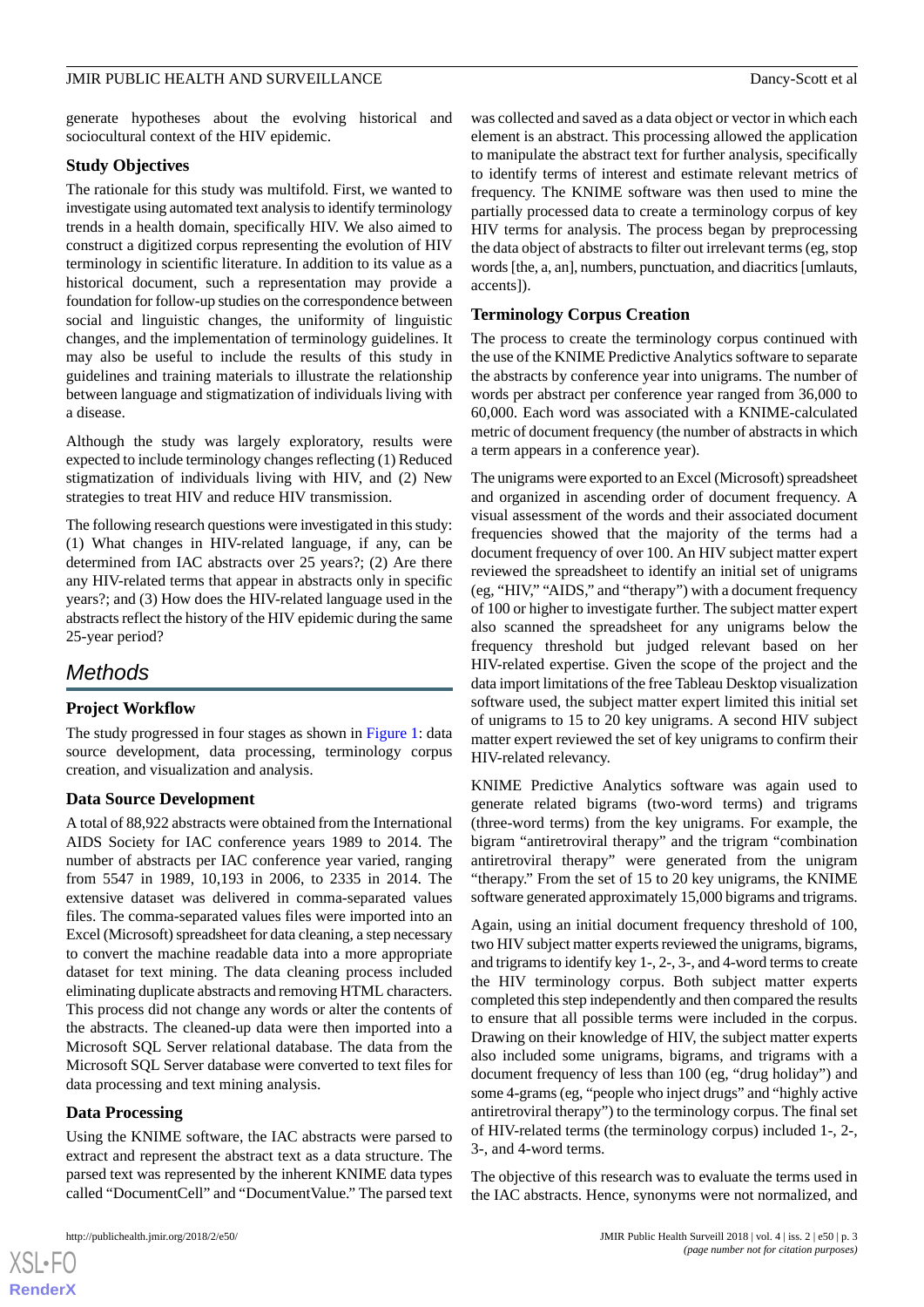the words used in the abstracts were retained in the terminology corpus unchanged, except for the normalizations mentioned below. Research investigating use of Term Frequency-Inverse Document Frequency (TF-IDF) for query retrieval noted that the algorithm does not equate a word with its plural and that this limitation could potentially produce inaccuracies [[10\]](#page-12-9). To overcome this limitation of the TF-IDF calculation, the terminology corpus creation process used for this study accounted for plural terms. In addition, terms with symbols were normalized by converting the symbols to equivalent terms. For example, *HIV+* was converted to "HIV positive." Related terms, abbreviations, and acronyms for terms (eg, "ART" for "antiretroviral therapy") were also added to the terminology corpus. Any acronym representing more than one word or phrase (eg, "STI," the acronym for both "structured treatment interruption" and "sexually transmitted infection") was not included in the terminology corpus. Once the terminology corpus was finalized, related terms and their abbreviations and acronyms were grouped into categories (eg, "HIV prevention" and "living with HIV"). The terms included in each category were mutually exclusive, and each term was classified into one category.

Given the extent of the IAC dataset (80,000 abstracts), it was impossible to verify that the meaning or contextual use of terms in the terminology corpus was consistent across all conference years. However, the validity of the terminology corpus was confirmed in a subset of abstracts (see [Multimedia Appendix 1](#page-12-14) for the final terminology corpus).

# <span id="page-3-0"></span>**Metrics Evaluated**

Two frequency metrics were calculated to identify changes in HIV terminology use within and across conference years:

**Figure 1.** Project workflow. IAC: International AIDS Conference.

relative term frequency (relTF) and TF-IDF. To derive these metrics, the following additional frequencies were calculated: absolute TF, TF, document frequency, IDF, and moving average of relTF.

# *Relative Term Frequency*

RelTF is a normalized metric used to compare HIV terminology within and across conference years. To calculate relTF, absolute TF was first estimated by conference year. Absolute TF represents the total number of times that a term appears in all abstracts in a conference year. For example, if conference year 1 includes three abstracts and the term "AIDS patient" appears 5 times in abstract 1, 10 times in abstract 2, and 15 times in abstract 3, the absolute frequency for "AIDS patient" in year 1 is 30.

TF represents absolute TF normalized by the number of *all* words appearing in all abstracts in a conference year. The total number of *all* words is called *the vocabulary size*. TF is a normalized value used to compare HIV terminology use within and across conference years.

TF within a conference year was calculated as shown in equation 1, where *T*is a specific term, and *Y*is a specific conference year:

```
(1) TF(T,Y)=(absolute term frequency)/(document
corpus)
```
[Table 1](#page-4-0) provides an example contrasting absolute term frequencies and term frequencies by conference year for two terms.

RelTF represents TF multiplied by 1,000,000. Thus, relative TF is the number of times in which a term is expected to appear in a document of 1,000,000 words.



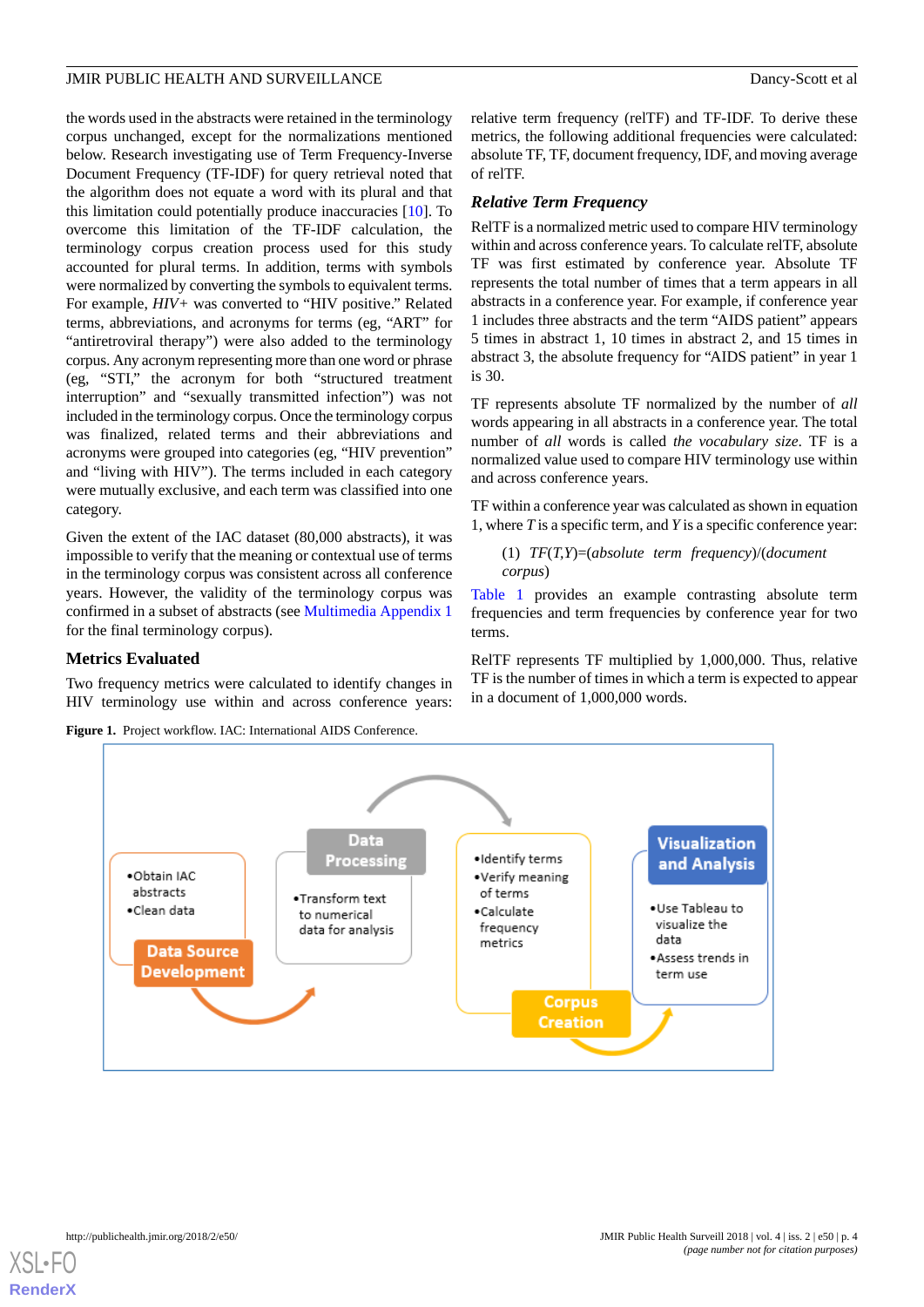<span id="page-4-0"></span>**Table 1.** Absolute term frequency and term frequency for select terms.

| Term                 | IAC <sup>a</sup> conference year | Vocabulary size | Absolute term frequency | Term frequency |
|----------------------|----------------------------------|-----------------|-------------------------|----------------|
| Affected communities | 1989                             | 337,263         |                         | 0.00000242     |
| Affected communities | 1990                             | 213,980         | 2                       | 0.00000775     |
| Affected communities | 1991                             | 239,047         | $\overline{c}$          | 0.00000695     |
| Affected communities | 2010                             | 653,819         | 29                      | 0.00004110     |
| Affected communities | 2012                             | 413,162         | 9                       | 0.00002039     |
| Affected communities | 2014                             | 269,633         | 10                      | 0.00003399     |
| AIDS carrier         | 1989                             | 337,263         | 7                       | 0.00001693     |
| AIDS carrier         | 1990                             | 213,980         |                         | 0.00000388     |
| AIDS carrier         | 1993                             | 355,524         | $\overline{2}$          | 0.00000478     |
| AIDS carrier         | 1994                             | 240,841         | 4                       | 0.00001424     |
| AIDS carrier         | 1998                             | 559,343         | 3                       | 0.00000499     |
| AIDS carrier         | 2002                             | 845,289         | 2                       | 0.00000218     |
| AIDS carrier         | 2004                             | 866,840         | 2                       | 0.00000216     |

<sup>a</sup>IAC: International AIDS Conference.

# **Term Frequency-Inverse Document Frequency**

TF-IDF is a normalized metric that reflects the contextual importance of a term in abstracts for a specific conference year. To calculate TF-IDF, document frequency and IDF were calculated first. Abstract document frequency represents the number of abstracts in which a term appears in a conference year. At this level, each abstract in a conference year was considered independently. Document frequency at the abstract level is used to compare HIV terminology use within but not across conference years. Conference year document frequency represents the number of conference years in which a term appears in abstracts. Accordingly, all abstracts in a conference year including a term were combined and considered as a single document. Thus, at this level, document frequency ranged from 1 to 16, the number of conference years represented in the IAC dataset. The document frequencies by conference year were used as interim metrics to calculate IDF.

The frequency with which a term is used may not reflect its topical importance. For example, across the IAC abstracts, the conjunction "and" appears much more frequently than any HIV-related term. IDF gives more weight to key, less frequently used terms and less weight to less relevant, more frequently used terms. The intent is to reduce the absolute TF by a factor that grows with its TF. For this study, IDF was estimated by conference years.

IDF was calculated as shown in equation 2, where *T*is a specific term, *N* is the number of conference years, and *DF(T)* is the number of conference years that include abstracts in which a specific term appears:

#### (2) *IDF*(*T*)=log(1+*N*/(*DFT*)))

TF-IDF represents the product of TF (absolute TF normalized by the total number of words in all abstracts in a conference year) and IDF (the number of conference years that include abstracts in which the term appears).

[XSL](http://www.w3.org/Style/XSL)•FO **[RenderX](http://www.renderx.com/)**

TF-IDF for a conference year is calculated by multiplying TF by IDF as shown in equation 3, where absolute frequency *(T,Y)* is the number of times term T appears in conference year *Y*, vocabulary size  $(Y)$  is the number of terms that appear in abstracts in conference year Y*, N=16* is the number of conference years represented in the IAC dataset, and document frequency *(Y)* is the number of conference years in which term *T* appears in at least one abstract:

(3) *TFIDF*(*T,Y*)*=TF\*IDF=*[(*absolute frequency* (*T,Y*))*/*(*vocabulary size document corpus* (*Y*))]*\**[*log*(*1+N/*(*document frequency*(*T*)))]

#### *Moving Average of Relative Term Frequency*

A moving average is used to *smooth out* random variations across time to make trends more evident. Moving averages are calculated for overlapping time spans rather than for discrete, mutually exclusive periods of time.

For this project, the moving average of relTF was estimated for overlapping conference years as shown in equation 4, where *t* is the conference year:

(4) *Mean Average*(*t*)=(*X*(*t-2*)+*X*(*t-1*)+*X*(t))/*3*

#### **Data Visualization**

Once the terminology corpus of key HIV-related terms and their associated frequency metrics were calculated, Tableau was used to extract the data from the relational database and display the information in dashboards. The dashboard displays included line graphs, tables, and word clouds. A panel that included HIV public health subject matter experts, medical librarians, evaluation specialists, and technical experts in data analysis reviewed the dashboards to identify changes in HIV terminology across IAC conference years.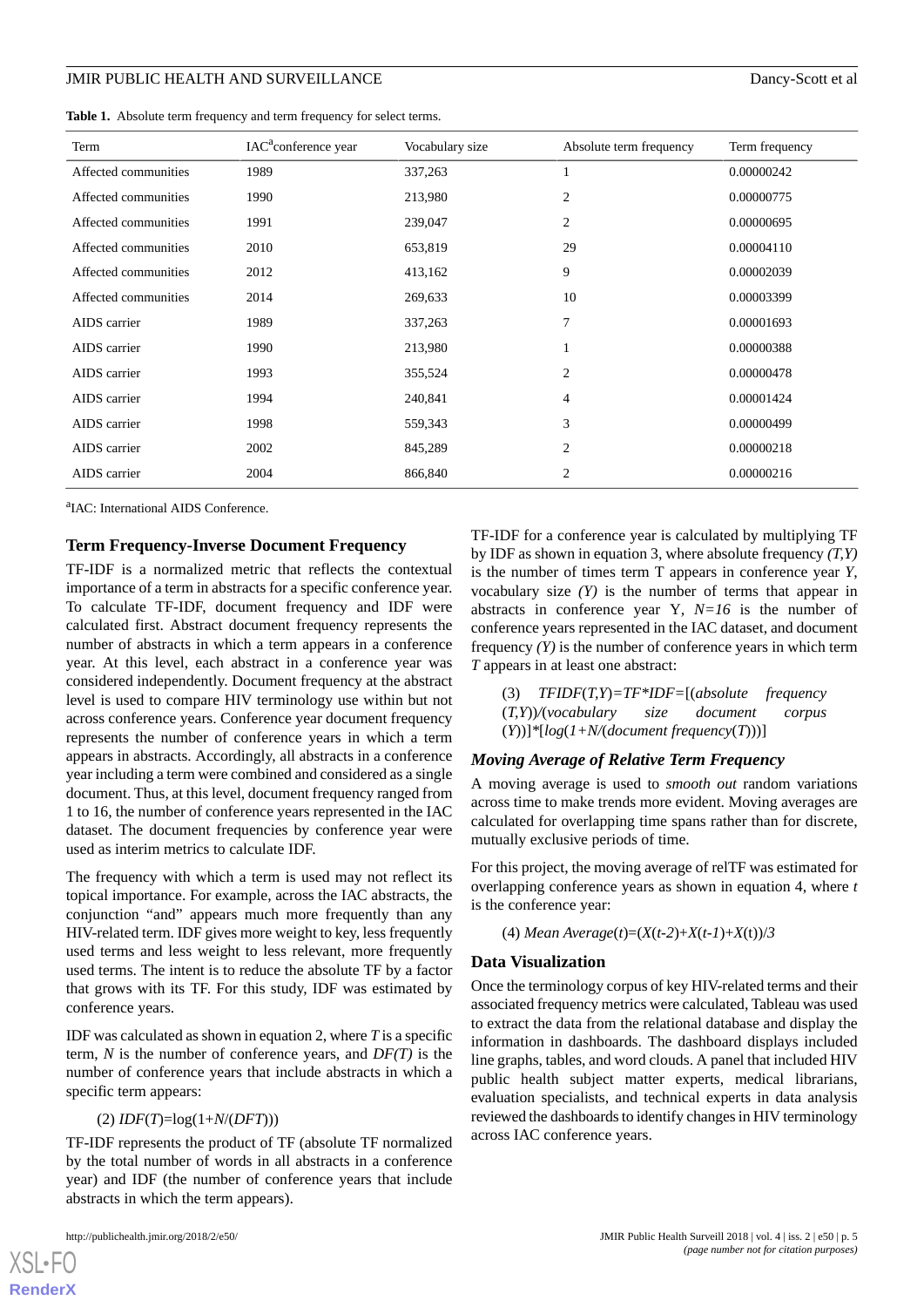# *Results*

# **Analysis by Terminology Category**

The following results include both line graphs and word clouds and are grouped into two categories: people descriptors and treatment descriptors.

# **People Descriptors**

[Figure 2](#page-5-0) shows the relTFs for terms in the category "living with HIV." Use of terms identifying individuals as "carriers" or "victims" of HIV (eg, "AIDS carrier," "AIDS victim," "HIV carrier," and "HIV victim") gradually disappeared from IAC abstracts, rarely appearing after 2008. Use of the terms "HIV positive" and "HIV infected" peaked in the early-1990s and then declined as evidenced by their decreasing relTFs.

[Figure 3](#page-6-0) is a line graph displaying the relTFs for the terms "gay" and "homosexual" included in the category "homosexual." Use of both terms declined through conference year 2014.

<span id="page-5-0"></span>[Figure 4](#page-6-1) is a line graph showing the relTFs for the terms included in the terminology category "MSM." The terms "men

who have sex with men" and "MSM" were rarely used until 1994; subsequent use of these terms increased through 2014.

[Figure 5](#page-7-0) shows a line graph of the relTfs for the terms included in the terminology category "sex worker." Across the conference years, the most notable contrast is the declining use of the term "prostitute" and the increasing use of the term "sex worker."

[Figures 6](#page-7-1) and [7](#page-8-0) show word clouds representing the TF-IDFs for terms included in the category "alcohol and drug use" for conference years 1989 and 2014, respectively. Word clouds were used to highlight results of this category because of the dramatic shift noted between terms used in 1989 and 2014 that are more evident in the word cloud than a line graph. The word clouds illustrate that the use of the terms "drug addict," "drug abuser," and "drug abuse" in 1989 were replaced by the terms "people who use drugs" and "people who inject drugs" by 2014.

[Figure 8](#page-8-1) shows a line graph of the relTFs for the terms included in the terminology category "older adults." Starting in the early 1990s, the term "seniors" was used more frequently that the term "older patient."

Figure 2. Relative term frequencies for terms associated with the category "living with HIV.".



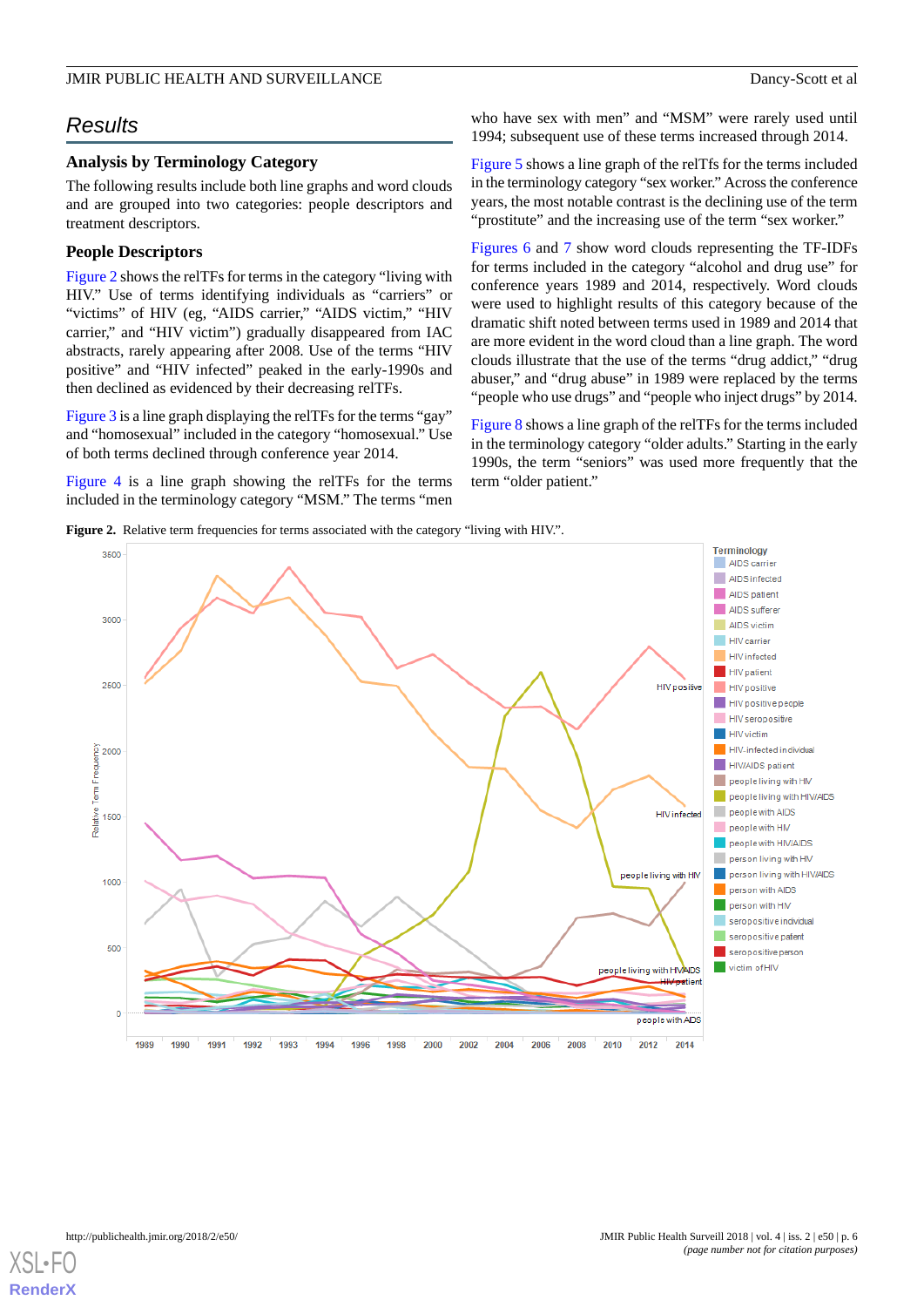<span id="page-6-0"></span>Figure 3. Relative term frequencies for terms associated with the category "homosexual.".



<span id="page-6-1"></span>**Figure 4.** Relative term frequencies for terms associated with the category "MSM.".

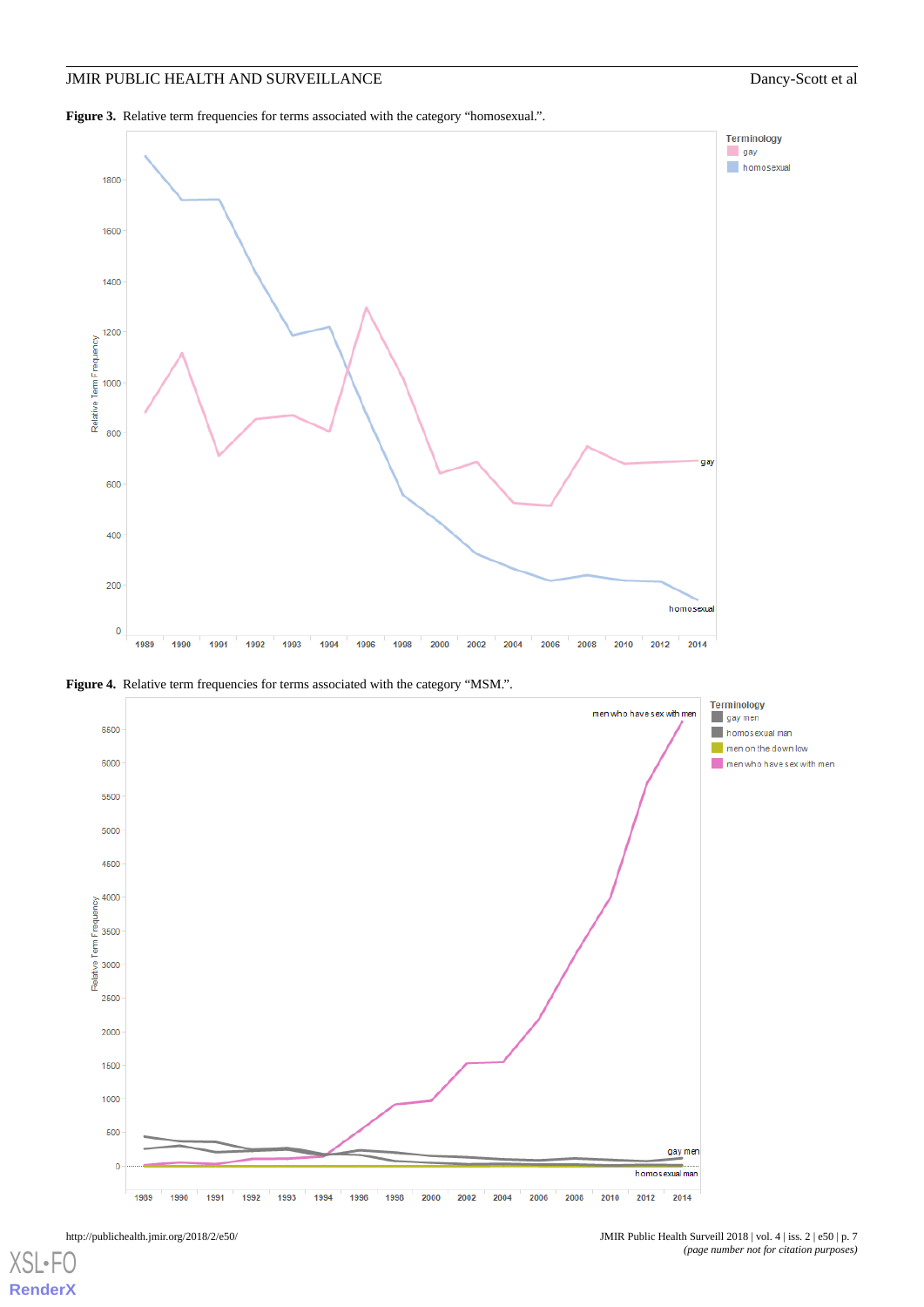<span id="page-7-0"></span>Figure 5. Relative term frequencies for terms associated with the category "sex worker.".



<span id="page-7-1"></span>



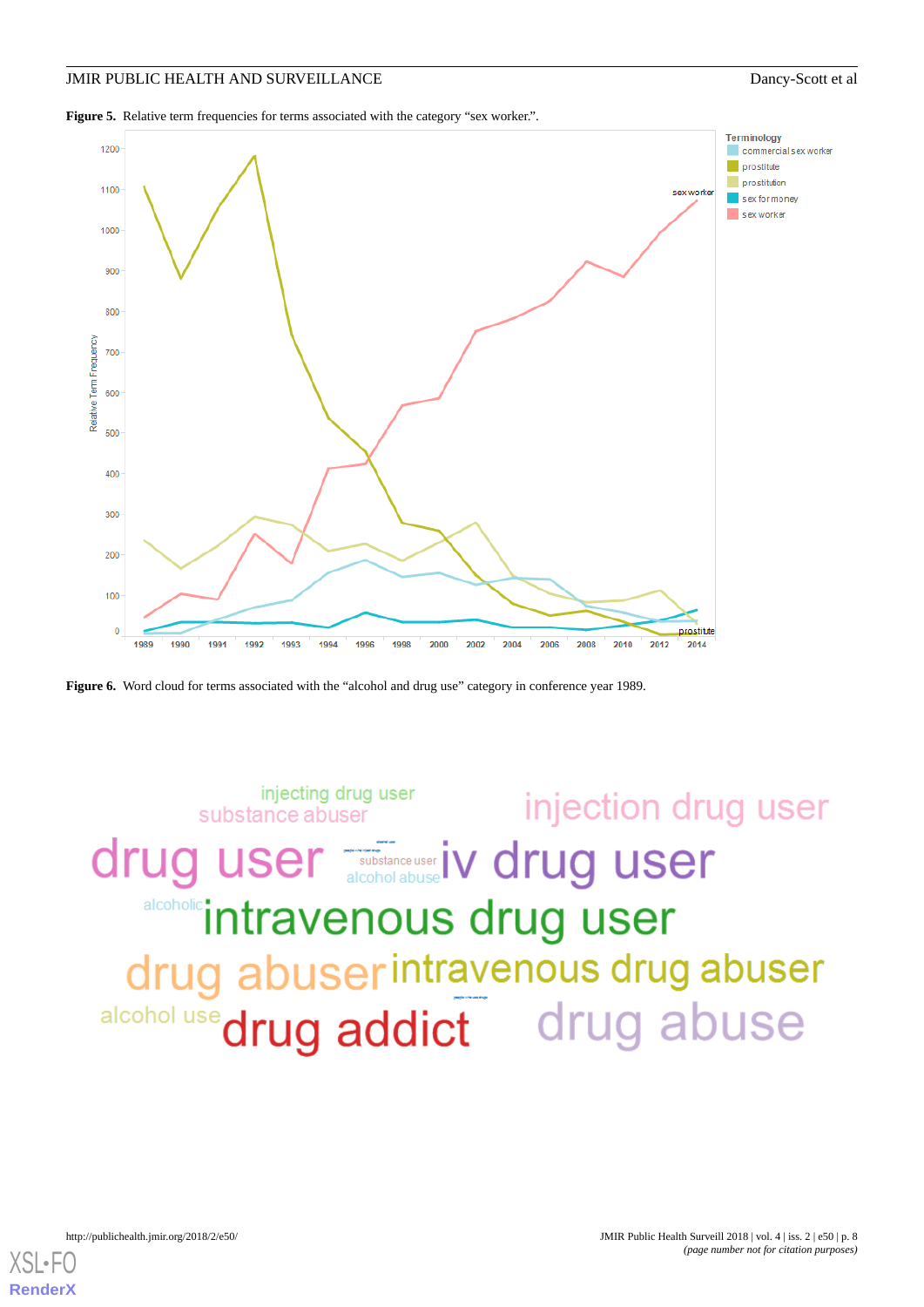<span id="page-8-0"></span>**Figure 7.** Word cloud for terms associated with the "alcohol and drug use" category in conference year 2014.

# drug addict drug abuse people who inject drugs injection drug user drug user substance user alcoholuser people who use drugs alcohol abuse injecting drug user intravenous drug user alcohol use

<span id="page-8-1"></span>





**[RenderX](http://www.renderx.com/)**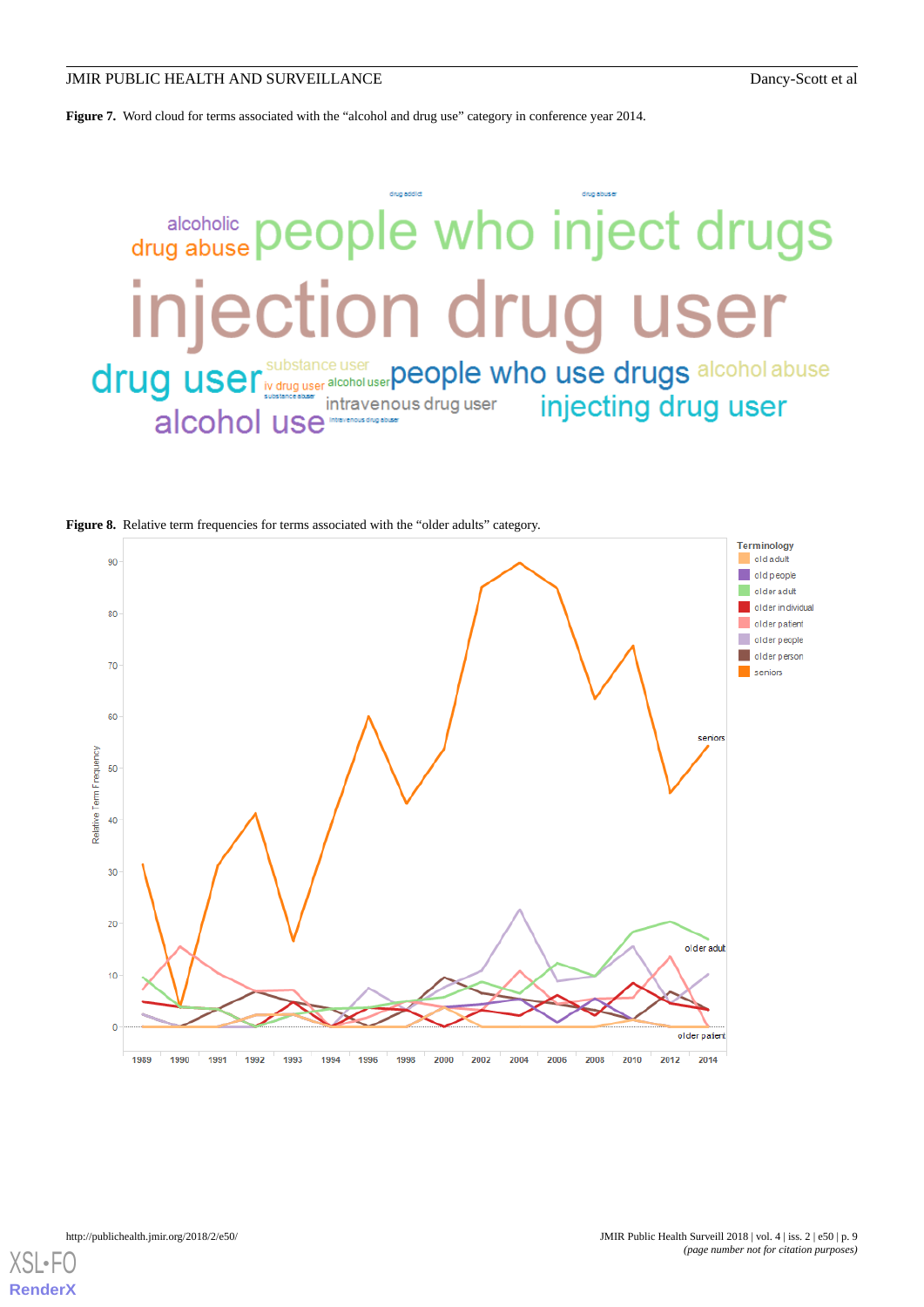<span id="page-9-0"></span>Figure 9. Relative term frequencies for terms associated with "antiretroviral therapy" category.



<span id="page-9-1"></span>Figure 10. Relative term frequencies for terms associated with the "pre-exposure prophylaxis and post-exposure prophylaxis" category.



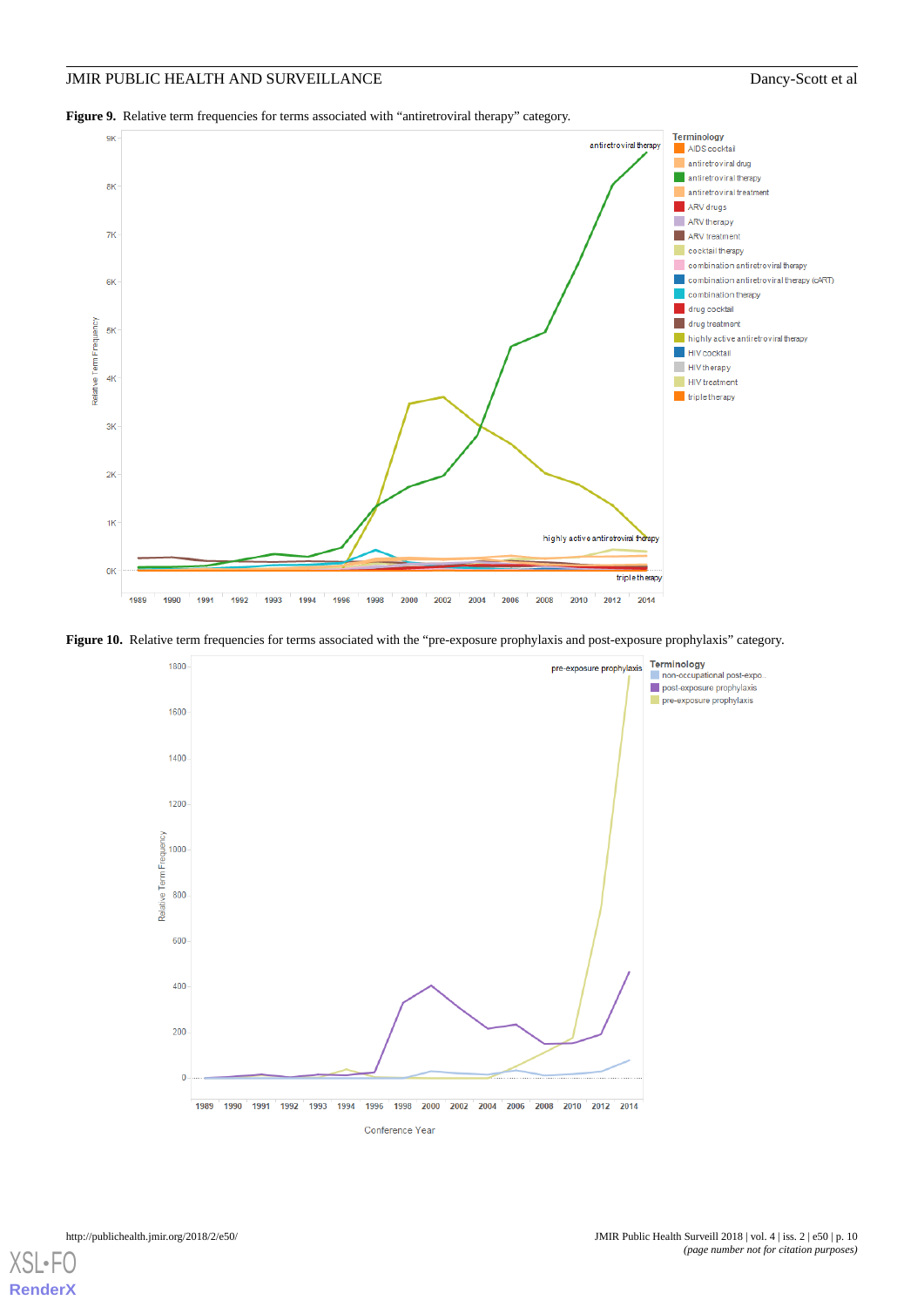# **Treatment Descriptors**

[Figure 9](#page-9-0) shows a line graph with the relTFs for the terms in the category "antiretroviral therapy." The relTF of the term "highly active antiretroviral therapy" increased from 1998 to 2002 and then decreased through 2014. The terms "AIDS cocktail" and "HIV cocktail" began appearing in abstracts in the late 1990s, appeared through the mid-2000s, and then were not used again until the late 2000s.

[Figure 10](#page-9-1) shows a line chart of the relTFs for the terms included in the terminology category "pre-exposure prophylaxis and post-exposure prophylaxis." Pre-exposure prophylaxis and post-exposure prophylaxis refer to the use of antiretroviral drugs before and after exposure to HIV, respectively, to reduce the risk of HIV infection [[15](#page-12-15)[,16](#page-12-16)]. From 1996 to 2000, the relTF of "post-exposure prophylaxis" increased and then declined from 2000 to 2010. From 2010 to 2014, the relTF of "pre-exposure prophylaxis" and "treatment as prevention" increased.

# *Inception of Terms*

Results of this research also include some terms that appeared in the IAC abstracts only for a limited number of conference years. Use of the term "AIDS epidemic" was dominant from 1989 to 1991 and then declined in use. In contrast, use of the term "HIV epidemic" increased through 2014. Beginning in the mid-1990s, the term "treatment experienced" appeared with increasing frequency in the abstracts.

Use of the term "treatment interruption" began to increase in 1997, appearing in IAC abstracts with increasing frequency until 2004. Similarly, use of the related terms "stopping treatment" and "structured treatment interruption" peaked in 2000 and 2004, respectively, and then precipitously declined in use through 2014. Finally, beginning in the mid-1990s, the terms "continuum of care" and "HIV care continuum" appeared with increasing frequency in the IAC abstracts.

# *Discussion*

# **Principal Findings**

As anticipated, changes in HIV language use across the IAC abstracts illuminated in the Tableau-generated dashboards parallel real-world advances in HIV research and medical practice. Importantly, the changes also highlight the declining stigmatization of both people living with HIV and those at increased risk of HIV exposure and areas where greater sensitivity in terminology would be beneficial.

# *People Descriptors*

Discovery of the virus that causes AIDS in 1981 [[1\]](#page-12-0) spurred research to better understand the natural history of HIV. This research led to the development of HIV tests able to detect HIV along the disease continuum before the onset of AIDS. Accordingly, across the succession of IAC conferences, abstract authors increasingly distinguished between "HIV infection" and "AIDS" as indicated by the declining frequency trends lines for terms such as "AIDS epidemic," "AIDS patient," and "HIV/AIDS patient" and the increasing the trend lines for the terms "HIV epidemic," and "people living with HIV."

Results reflect progress to destigmatize HIV and to avoid stigmatizing people at risk of HIV exposure. For example, the trend lines for "drug addict" and "prostitute" declined, whereas those for "people who use drugs" and "sex worker" increased. Similarly, the use of "homosexual" and "gay" declined in abstracts across conference years, whereas the use of "men who have sex with men" increased. The increasing use of the term "living with HIV" likely reflects efforts to destigmatize HIV, as well as the transition of HIV from a fatal to chronic disease and attention to distinguish HIV infection from AIDS.

At the same time, the results of this research suggest the need for greater efforts to destigmatize HIV. It is notable that while people living with HIV prefer language that puts the person before the disease (ie, person-first language) [[2](#page-12-1)[,8](#page-12-7)], even in 2014, the two most frequently used status-referents in the abstracts are "HIV positive" and "HIV infected." As emphasized in an annotation of HIV terminology recommendations, the word "infected" can be particularly stigmatizing [[8\]](#page-12-7) (although declining in use, "HIV infected" appears frequently in abstracts through 2014). Similarly, across conference years, the term "senior" (traditionally used to describe people aged 65 years or older) was used more often than "older adult." A glossary recommending socially neutral language noted that objections to the term might increase as more baby boomers reach the age of 65 years [[17\]](#page-12-17).

Some generally positive terminological shifts to avoid stigmatizing people affected by HIV also merit further discussion. For example, growing use of "men who have sex with men" to describe a group disproportionately affected by HIV reduces stigma and expands the descriptor to include men who do not identify as "gay." At the same time, in an article by Kaplan et al, using "men who have sex with men" as an HIV risk category excludes some identities (eg, trans feminine people, particularly those from non-Euro-Atlantic cultures) [\[18](#page-12-18)]. This categorization, in turn, may prevent some individuals whose gender and sexual identities do not fit binary notions from seeking HIV-related services and participating in HIV research.

# *Treatment Descriptors*

Results highlighted advances in HIV treatment that transformed HIV from a fatal to a chronic disease. The first antiretroviral drug for the treatment of HIV was approved by the US Food and Drug Administration (FDA) in 1987 [\[19](#page-13-0)]. However, the effectiveness of HIV monotherapy was inhibited by the ability of HIV to mutate and become drug resistant. Consequently, researchers began to investigate combinations of antiretroviral drugs to more effectively suppress the virus. The research to find a multidrug alternative to HIV monotherapy is reflected in use of the terms "AIDS cocktail" and "HIV cocktail," in the IAC abstracts from the late 1990s to the mid-2000s and again in the late 2000s. With the approval of an increasing number of antiretroviral drugs and a landmark clinical trial definitively demonstrating the benefits of triple drug therapy in 1997, the terms "highly active antiretroviral therapy" or "HAART" and "antiretroviral therapy" or "ART" increasingly appeared in IAC abstracts through 2014 [\[20](#page-13-1)]. The term "highly active antiretroviral therapy" appeared first in IAC abstracts in 1998,

```
XSI - F(RenderX
```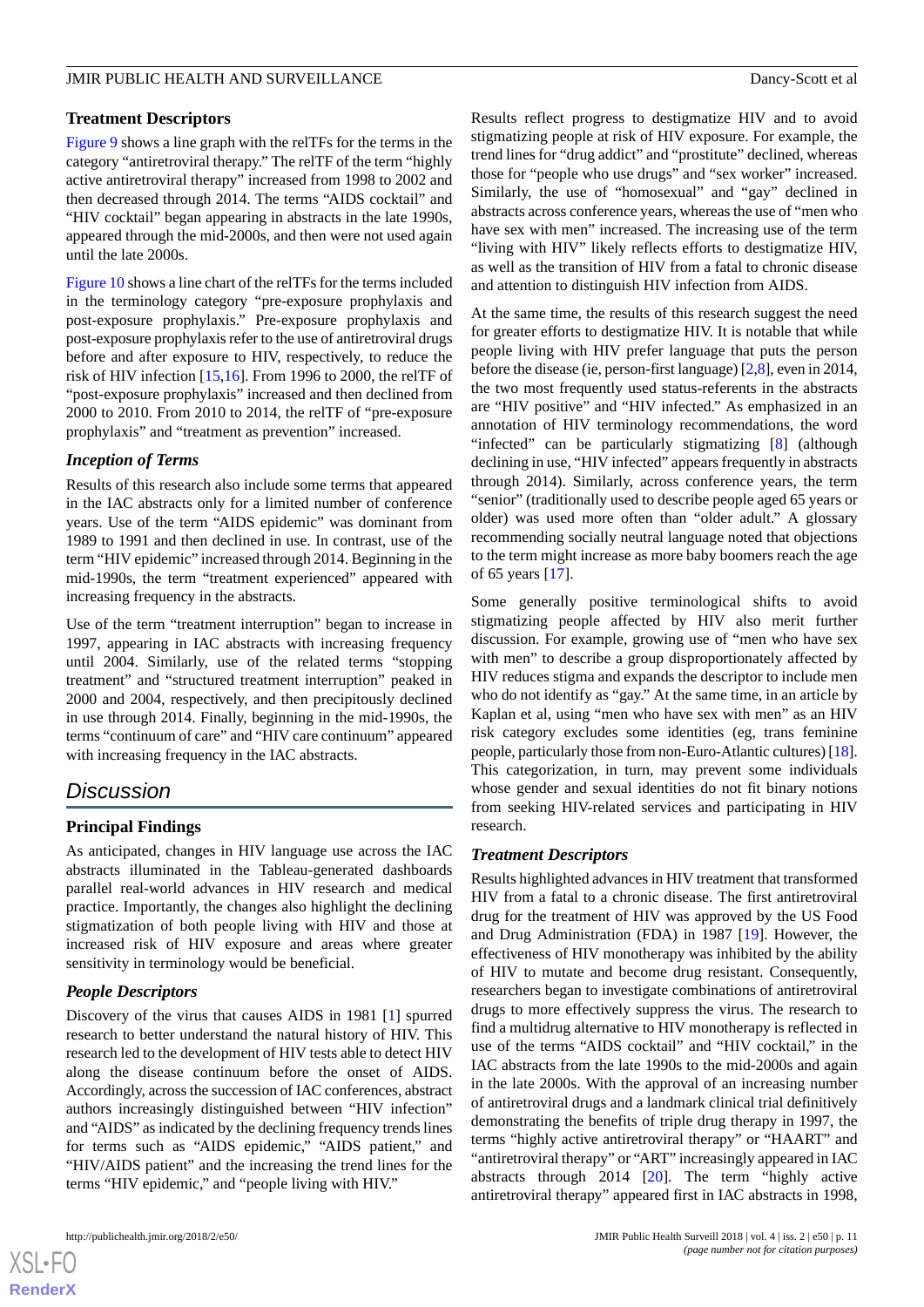spiking in frequency of use in 2002, and then declined in use through 2014. In contrast, the term "antiretroviral therapy" appeared in IAC abstracts across conference years. As combination therapy progressed from an HIV treatment strategy under investigation to the universal standard of care, emphasis on its potent antiviral activity because superfluous. Accordingly, use of the abbreviated "antiretroviral therapy" surpassed "highly active antiretroviral therapy" by 2006 and continued to increase as the preferred term through 2014.

The increasing availability and use of HIV drugs is also reflected in the introduction of the term "treatment experienced" in IAC abstracts in 1996. Increasing use of the term through 2014 likely reflects the urgency to investigate treatment challenges facing the growing population of HIV-infected individuals on long-term antiretroviral therapy (ART).

The increasing use of the term "continuum of care" in IAC abstracts beginning in the mid-1990s also points to the transition of HIV to a chronic disease. The term reflects increasing focus on the span of HIV care from detection and diagnosis to long-term treatment with ART.

Changes in term use in the IAC abstracts also reflect definitive findings in HIV research. For example, in 2006, a major HIV study comparing continuous with episodic ART was halted when preliminary findings demonstrated that episodic ART increased the risk of HIV progression [[21](#page-13-2)[,22](#page-13-3)]. Not surprisingly, use of the term "structured treatment interruption" declined abruptly in conference year 2006. Another example is the spike in use of the term "pre-exposure prophylaxis" or "PrEP" in 2012, the year that FDA approved use of the HIV drug Truvada for pre-exposure prophylaxis [\[23](#page-13-4)].

# **Terminology Recommendations**

Results of this study demonstrate changes in HIV-related language reflective of historical changes in the HIV epidemic. Coupling results of this quantitative study with findings from related qualitative research [[6](#page-12-5)[-8](#page-12-7)], a number of terminology recommendations are provided as follows:

- Use consistent, biomedically accurate language to describe HIV. For example, use "HIV" and not "HIV/AIDS," which equates the disease with its terminal stage.
- When describing people living with HIV, put the person before the disease (eg, use "person with HIV" and not "HIV-infected person").
- Avoid language that stigmatizes people at increased risk of HIV infection. For example, use "drug user" not "drug abuser" and "sex worker" not "prostitute."
- Consider group and personal preferences when communicating with and about people affected by HIV. For example, follow the example of the individual or group when using terms such as "gay" or "men who have sex with men."
- Avoid language that assigns blame. For example, use "the treatment failed" not "the individual failed treatment."

We conclude that adoption of these recommendations will further efforts to destigmatize HIV and, most importantly, facilitate effective communication between health professionals and people affected by HIV.

 $XSI - F($ **[RenderX](http://www.renderx.com/)**

# **Research Recommendations**

The following are recommendations for future research aimed at evaluating changes in HIV-related terminology over time:

- Conduct a study evaluating results of these analyses on people affected by HIV, including people living with HIV, HIV clinicians, outreach workers, case managers, and HIV researchers to gain insight on real-world experience with HIV terminology, which will further evaluate the impact of HIV terminology on language perceptions and importance
- Import data from future IAC conference abstracts into Tableau Desktop, and program the system to automatically update the dashboards based on the new data.
- Employ a more robust version of Tableau Desktop to overcome the data import limits of the free version of the visualization software, and expand the HIV terminology corpus for analysis.
- Use the methods described for this project to analyze other datasets of HIV-related terms, and compare the results of the analyses.

Further research is also needed to identify optimal strategies to promote adoption of the terminology recommendations provided. Future studies may also investigate how implementation of the terminology recommendations enhances communication about HIV, especially between people affected by HIV and health care providers.

# **Study Limitations**

The HIV terminology corpus developed for analysis was based on unigrams of interest selected by HIV subject matter experts, an acknowledged limitation of this project. This nonautomated selection of key unigrams was dependent on the subject matter experts' knowledge of HIV and their familiarity with trends in HIV terminology use. Automated term extraction is an efficient method to quickly extract terms from a large dataset; however, the method does not account for contextual differences. Although automated term extraction may have produced more terms for study analysis, manually term extraction allowed us to consider the contextual use of terms, which was especially important for terms with more than one meaning.

The study is limited to terminology used in IAC abstracts through conference year 2014. Although the 2016 IAC had taken place at the time of the study, the conference abstracts were not available for analysis.

This study was also restricted by the limited number of unigrams selected to build the HIV terminology corpus for analysis. The initial selection of unigrams was restricted by the data import limitations of the free Tableau visualization software used and the scope of the project. Expanding the choice of unigrams would have greatly extended the application processing and computational time required and resulted in an overwhelming number of terms from which to select a terminology corpus for analysis.

# **Conclusions**

Results of this study highlight changes in HIV terminology use over 25 years, including the addition, disappearance, and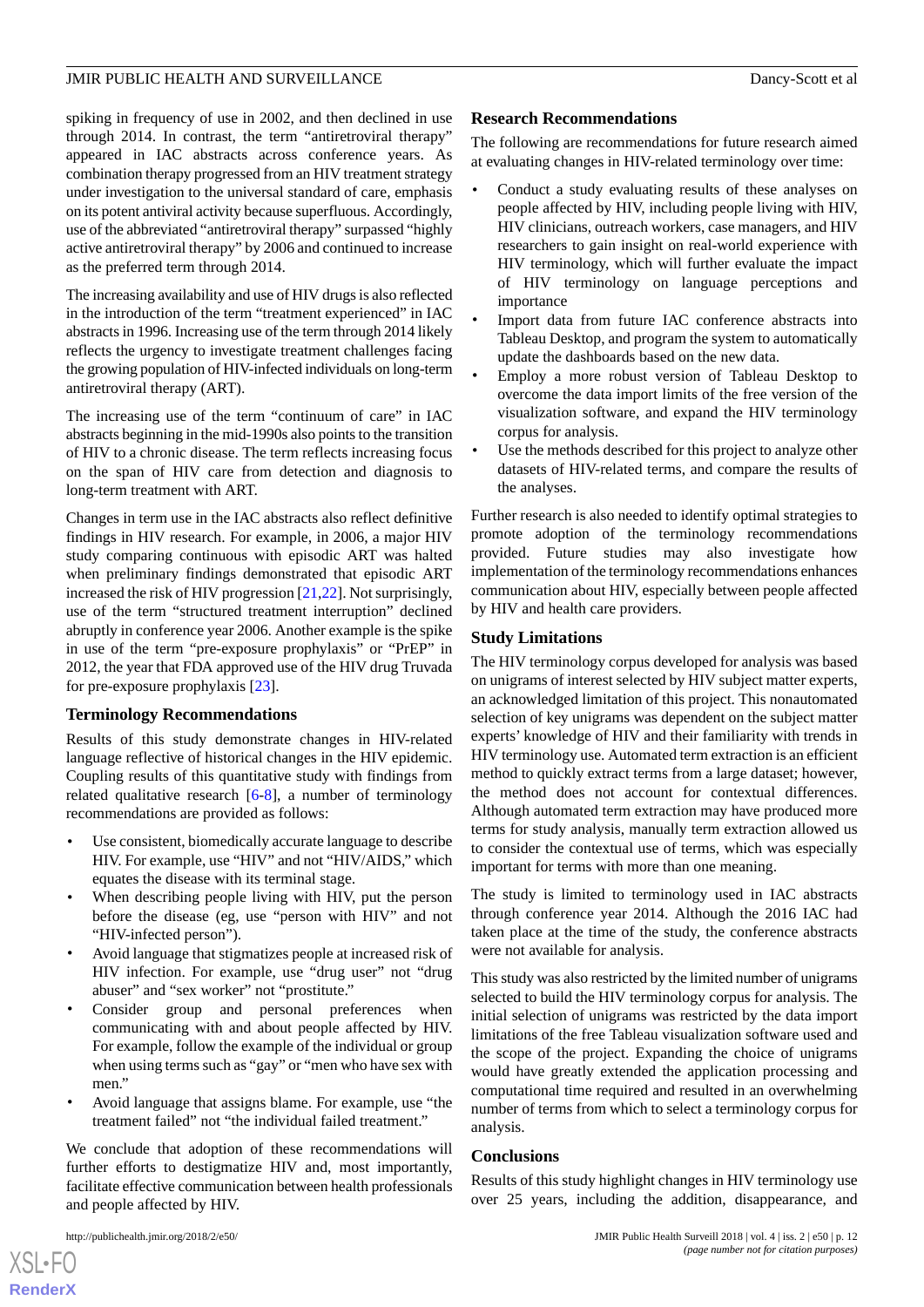changing use of terms that reflect advances in HIV research and medical practice and efforts to use less stigmatizing language. Coupled with findings from related quantitative research, HIV-related terminology recommendations based on results of this study are included. Adoption of these recommendations

will further efforts to use less stigmatizing language, improve retention in care, and facilitate effective communication between health care professionals, the media, and people affected by HIV.

# **Acknowledgments**

The authors would like to thank the International AIDS Society for providing the International AIDS Conference abstracts for use as part of this study.

# **Conflicts of Interest**

<span id="page-12-14"></span>None declared.

# **Multimedia Appendix 1**

HIV terminology corpus.

<span id="page-12-0"></span>[[PDF File \(Adobe PDF File\), 55KB-Multimedia Appendix 1](https://jmir.org/api/download?alt_name=publichealth_v4i2e50_app1.pdf&filename=09429a2963b77d0271680b9a0b3aa6a1.pdf)]

# <span id="page-12-1"></span>**References**

- <span id="page-12-2"></span>1. Centers for Disease Control and Prevention. 2001 Jun 01. First Report of AIDS URL: [https://www.cdc.gov/mmwr/preview/](https://www.cdc.gov/mmwr/preview/mmwrhtml/mm5021a1.htm) [mmwrhtml/mm5021a1.htm\[](https://www.cdc.gov/mmwr/preview/mmwrhtml/mm5021a1.htm)[WebCite Cache ID 6r6D916jv](http://www.webcitation.org/

                                            6r6D916jv)]
- <span id="page-12-3"></span>2. Joint United Nations Programme on HIV (UNAIDS). 2015. UNAIDS Terminology Guidelines URL: [http://www.unaids.org/](http://www.unaids.org/sites/default/files/media_asset/2015_terminology_guidelines_en.pdf) [sites/default/files/media\\_asset/2015\\_terminology\\_guidelines\\_en.pdf](http://www.unaids.org/sites/default/files/media_asset/2015_terminology_guidelines_en.pdf)[[WebCite Cache ID 6rCFElqGa](http://www.webcitation.org/

                                            6rCFElqGa)]
- 3. Kelly JF, Saitz R, Wakeman S. Language, substance use disorders, and policy: the need to reach consensus on an "addiction-ary". Alcohol Treat Q 2016;34(1):116-123. [doi: [10.1080/07347324.2016.1113103\]](http://dx.doi.org/10.1080/07347324.2016.1113103)
- <span id="page-12-4"></span>4. Michel JB, Shen YK, Aiden AP, Veres A, Gray MK, Google Books Team, et al. Quantitative analysis of culture using millions of digitized books. Science 2011 Jan 14;331(6014):176-182 [\[FREE Full text\]](http://www.sciencemag.org/cgi/pmidlookup?view=long&pmid=21163965) [doi: [10.1126/science.1199644](http://dx.doi.org/10.1126/science.1199644)] [Medline: [21163965](http://www.ncbi.nlm.nih.gov/entrez/query.fcgi?cmd=Retrieve&db=PubMed&list_uids=21163965&dopt=Abstract)]
- <span id="page-12-5"></span>5. Funk ME. Our words, our story: a textual analysis of articles published in the Bulletin of the Medical Library Association/Journal of the Medical Library Association from 1961 to 2010. J Med Libr Assoc 2013 Jan;101(1):12-20 [[FREE Full text](http://europepmc.org/abstract/MED/23405042)] [doi: [10.3163/1536-5050.101.1.003\]](http://dx.doi.org/10.3163/1536-5050.101.1.003) [Medline: [23405042](http://www.ncbi.nlm.nih.gov/entrez/query.fcgi?cmd=Retrieve&db=PubMed&list_uids=23405042&dopt=Abstract)]
- <span id="page-12-6"></span>6. Mupenda B, Duvall S, Maman S, Pettifor A, Holub C, Taylor E, et al. Terms used for people living with HIV in the Democratic Republic of the Congo. Qual Health Res 2014 Feb:24(2):209-216 [[FREE Full text](http://europepmc.org/abstract/MED/24463633)] [doi: [10.1177/1049732313519869\]](http://dx.doi.org/10.1177/1049732313519869) [Medline: [24463633\]](http://www.ncbi.nlm.nih.gov/entrez/query.fcgi?cmd=Retrieve&db=PubMed&list_uids=24463633&dopt=Abstract)
- <span id="page-12-8"></span><span id="page-12-7"></span>7. Duby Z, Hartmann M, Mahaka I, Munaiwa O, Nabukeera J, Vilakazi N, et al. Lost in translation: language, terminology, and understanding of penile-anal intercourse in an HIV prevention trial in South Africa, Uganda, and Zimbabwe. J Sex Res 2016;53(9):1096-1106 [[FREE Full text](http://europepmc.org/abstract/MED/26566583)] [doi: [10.1080/00224499.2015.1069784\]](http://dx.doi.org/10.1080/00224499.2015.1069784) [Medline: [26566583\]](http://www.ncbi.nlm.nih.gov/entrez/query.fcgi?cmd=Retrieve&db=PubMed&list_uids=26566583&dopt=Abstract)
- <span id="page-12-10"></span><span id="page-12-9"></span>8. Dilmitis S, Edwards O, Hull B, Margolese S, Mason N, Namiba A, et al. Language, identity and HIV: why do we keep talking about the responsible and responsive use of language? Language matters. J Int AIDS Soc 2012;15(Suppl 2):17990. [doi: [10.7448/IAS.15.4.17990\]](http://dx.doi.org/10.7448/IAS.15.4.17990)
- 9. International AIDS Society. Conferences URL: [https://www.iasociety.org/Conferences\[](https://www.iasociety.org/Conferences)[WebCite Cache ID 6w4x9Q6D2\]](http://www.webcitation.org/

                             6w4x9Q6D2)
- <span id="page-12-11"></span>10. Ramos J. CiteSeerX.: Rutgers University; 2003. Using TF-IDF to determine word relevance in document queries URL: <http://citeseerx.ist.psu.edu/viewdoc/download?doi=10.1.1.121.1424&rep=rep1&type=pdf>
- <span id="page-12-15"></span><span id="page-12-13"></span><span id="page-12-12"></span>11. Nguyen TD, Kan MY. Keyphrase extraction in scientific publications. In: Goh DH, Cao TH, Sølvberg IT, Rasmussen E, editors. Asian Digital Libraries. Looking Back 10 Years and Forging New Frontiers. ICADL 2007. Lecture Notes in Computer Science, vol 4822. Berlin, Heidelberg: Springer; 2007.
- <span id="page-12-16"></span>12. Mazanetz MP, Marmon RJ, Reisser CB, Morao I. Drug discovery applications for KNIME: an open source data mining platform. Curr Top Med Chem 2012;12(18):1965-1979. [Medline: [23110532](http://www.ncbi.nlm.nih.gov/entrez/query.fcgi?cmd=Retrieve&db=PubMed&list_uids=23110532&dopt=Abstract)]
- <span id="page-12-17"></span>13. Knime. 2017. URL:<https://www.knime.com/> [accessed 2017-12-29] [[WebCite Cache ID 6w4xrIQpo\]](http://www.webcitation.org/

                                            6w4xrIQpo)
- 14. Tableau. URL:<https://www.tableau.com/> [accessed 2017-12-29] [\[WebCite Cache ID 6w4yCTPjb](http://www.webcitation.org/

                             6w4yCTPjb)]
- <span id="page-12-18"></span>15. AIDSinfo. 2017. HIV Prevention: Pre-Exposure Prophylaxis (PrEP) URL: [https://aidsinfo.nih.gov/understanding-hiv-aids/](https://aidsinfo.nih.gov/understanding-hiv-aids/fact-sheets/20/85/pre-exposure-prophylaxis--prep-) [fact-sheets/20/85/pre-exposure-prophylaxis--prep-\[](https://aidsinfo.nih.gov/understanding-hiv-aids/fact-sheets/20/85/pre-exposure-prophylaxis--prep-)[WebCite Cache ID 6yU7HcMhT\]](http://www.webcitation.org/

                                            6yU7HcMhT)
- 16. AIDSinfo. 2017. HIV Prevention: Post-Exposure Prophylaxis (PEP) URL: [https://aidsinfo.nih.gov/understanding-hiv-aids/](https://aidsinfo.nih.gov/understanding-hiv-aids/fact-sheets/20/87/post-exposure-prophylaxis--pep-) [fact-sheets/20/87/post-exposure-prophylaxis--pep-](https://aidsinfo.nih.gov/understanding-hiv-aids/fact-sheets/20/87/post-exposure-prophylaxis--pep-)[[WebCite Cache ID 6yU7IckCI](http://www.webcitation.org/

                                            6yU7IckCI)]
- 17. The Newsletter of the Journalists Exchange on Aging. Age Beat URL: [http://web.mnstate.edu/hanson/](http://web.mnstate.edu/hanson/Writing%20about%20older%20people.pdf) [Writing%20about%20older%20people.pdf](http://web.mnstate.edu/hanson/Writing%20about%20older%20people.pdf)[\[WebCite Cache ID 6yU7KjRLe](http://www.webcitation.org/

                                            6yU7KjRLe)]
- 18. Kaplan RL, Sevelius J, Ribeiro K. In the name of brevity: the problem with binary HIV risk categories. Glob Public Health 2016;11(7-8):824-834 [\[FREE Full text\]](http://europepmc.org/abstract/MED/26824592) [doi: [10.1080/17441692.2015.1136346](http://dx.doi.org/10.1080/17441692.2015.1136346)] [Medline: [26824592\]](http://www.ncbi.nlm.nih.gov/entrez/query.fcgi?cmd=Retrieve&db=PubMed&list_uids=26824592&dopt=Abstract)